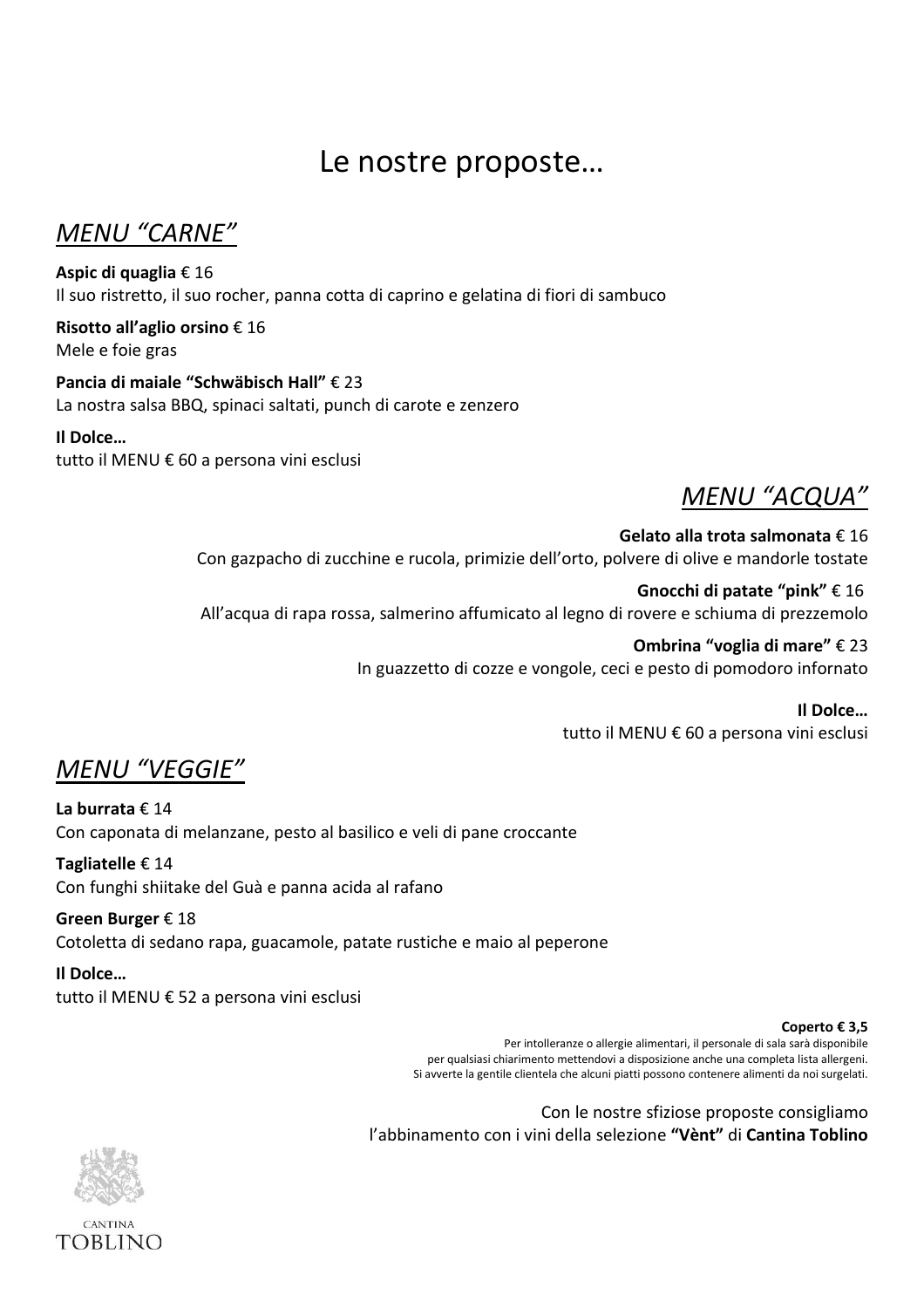### *DOLCI*

### **Torta cioccolato e passion fruit** € 8,5

**Gelato al basilico** € 6,5 Fragole e crumble di nocciola

**Millefoglie** € 9,5 Pistacchio e ricotta di pecora

## *TAGLIERI*

**Il tagliere rustico dell'Hosteria** carpaccio di carne salada, formaggi delle nostre valli, roesti di patate e insalata di cavolo cappuccio Piccolo € 13 Grande € 18

#### **Tagliere misto di salumi e formaggi**

Piccolo € 10 Grande € 15

#### **Tagliere di formaggi con miele e mostarde**

Piccolo € 10 Grande € 16

**Coperto € 3,5** Per intolleranze o allergie alimentari, il personale di sala sarà disponibile per qualsiasi chiarimento mettendovi a disposizione anche una completa lista allergeni. Si avverte la gentile clientela che alcuni piatti possono contenere alimenti da noi surgelati.

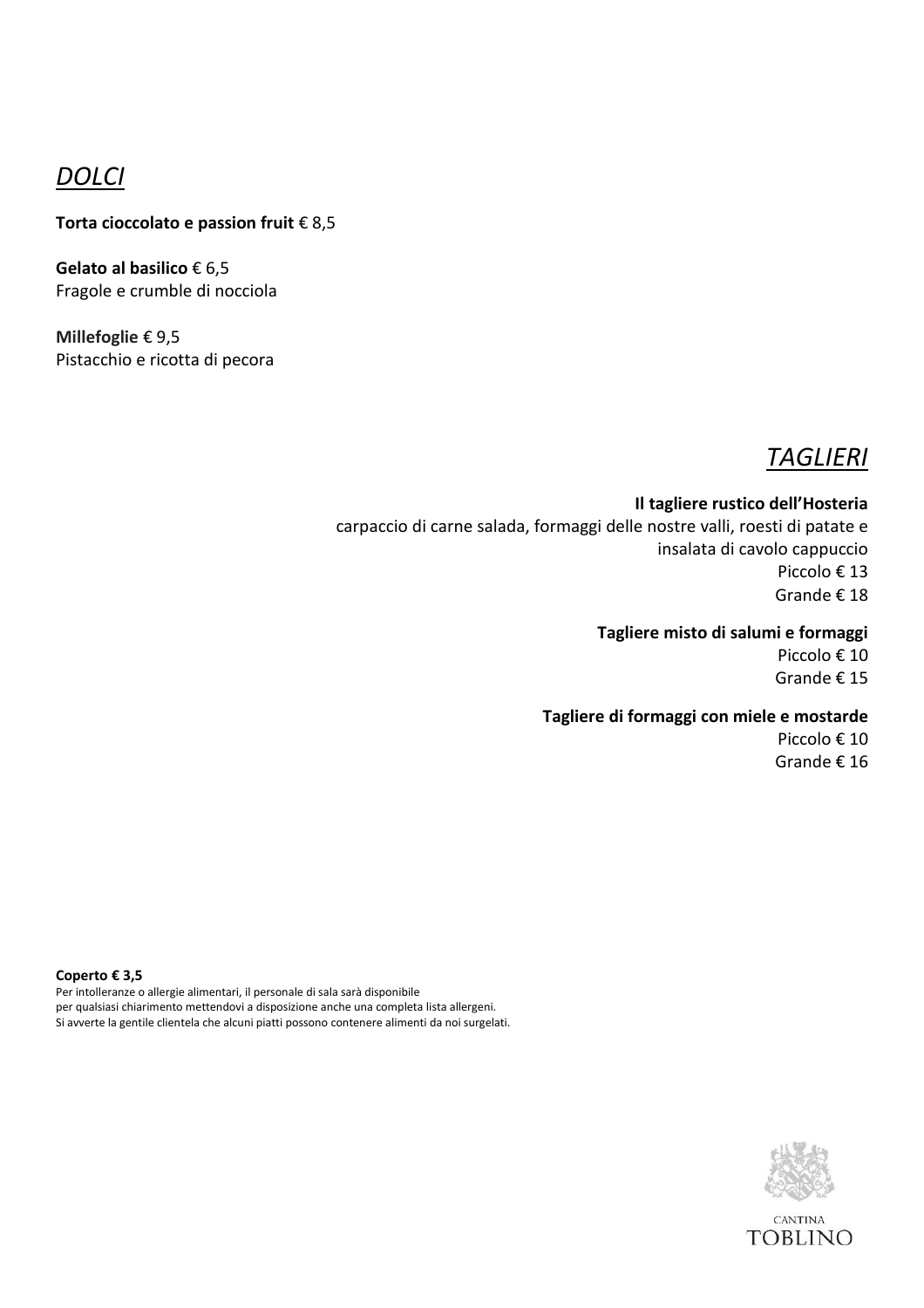# Our proposals…

*MENU "CARNE"*

**Quail aspic** € 16 Its reduction, its rocher, goat's milk panna cotta and elderflower jelly

**Risotto with wild garlic** € 16 Apples and foie gras

**"Schwäbisch Hall" pork belly** € 23 Our BBQ sauce, sauteed spinach, carrot punch and ginger

**The Dessert…** All the MENU  $\epsilon$  60 per person excluding wines



**Salmon trout ice cream** € 16 With zucchini and rocket gazpacho, first fruits from the garden, olive powder and toasted almonds

> **"Pink" potato gnocchi** € 16 With beetroot water, smoked char in oak wood and parsley foam

**Umbrina "desire for the sea"** € 23 In a stew of mussels and clams, chickpeas and baked tomato pesto

> **The Dessert …** All the MENU  $\epsilon$  60 per person excluding wines

*MENU "VEGGIE"*

**The burrata** € 14 With aubergine caponata, basil pesto and layers of crispy bread

**Tagliatelle** € 14 With Guà shiitake mushrooms and horseradish sour cream

**Green Burger** € 18 Celeriac cutlet, guacamole, rustic potatoes and pepper mayo

**The Dessert…** All the MENU  $€$  52 per person excluding wines

#### **Cover charge € 3,5**

For food intolerances or allergies, the dining room staff will be available for any clarification by providing you with a complete list of allergens. We kindly inform our customers that some dishes may contain frozen food.

With our delicious proposals we recommend pairing with the wines of the selection **"Vènt"** by **Cantina Toblino**

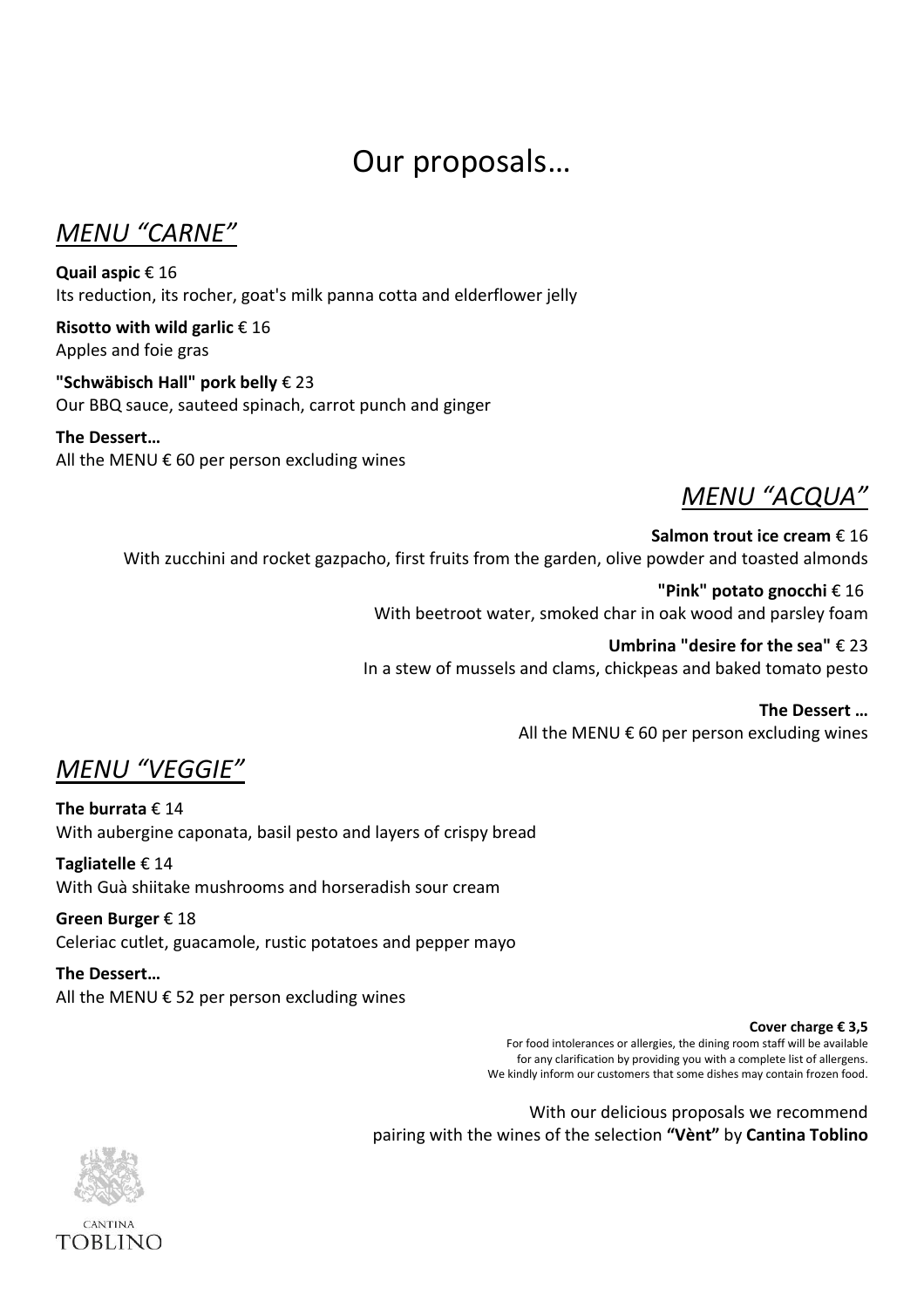### *DESSERTS*

**Passion fruit and chocolate cake** € 8,5 Pears and chocolate

**Basil ice cream** € 6,5 Strawberries and hazelnut crumble

**Millefeuille** € 9,5 Pistacchio and sheep's milk ricotta

### *COLD PLATTERS*

**The rustic platter of the Hosteria** carpaccio of salted meat, cheeses from our valleys, potato roesti and cabbage salad Small € 13 Big € 18

#### **Mixed platter of cold cuts and cheeses**

Small € 10 Big € 15

#### **Cheese platter with honey and mustards**

Small € 10 Big € 16

**Cover charge € 3,5**

For food intolerances or allergies, the dining room staff will be available for any clarification by providing you with a complete list of allergens. We kindly inform our customers that some dishes may contain frozen food.

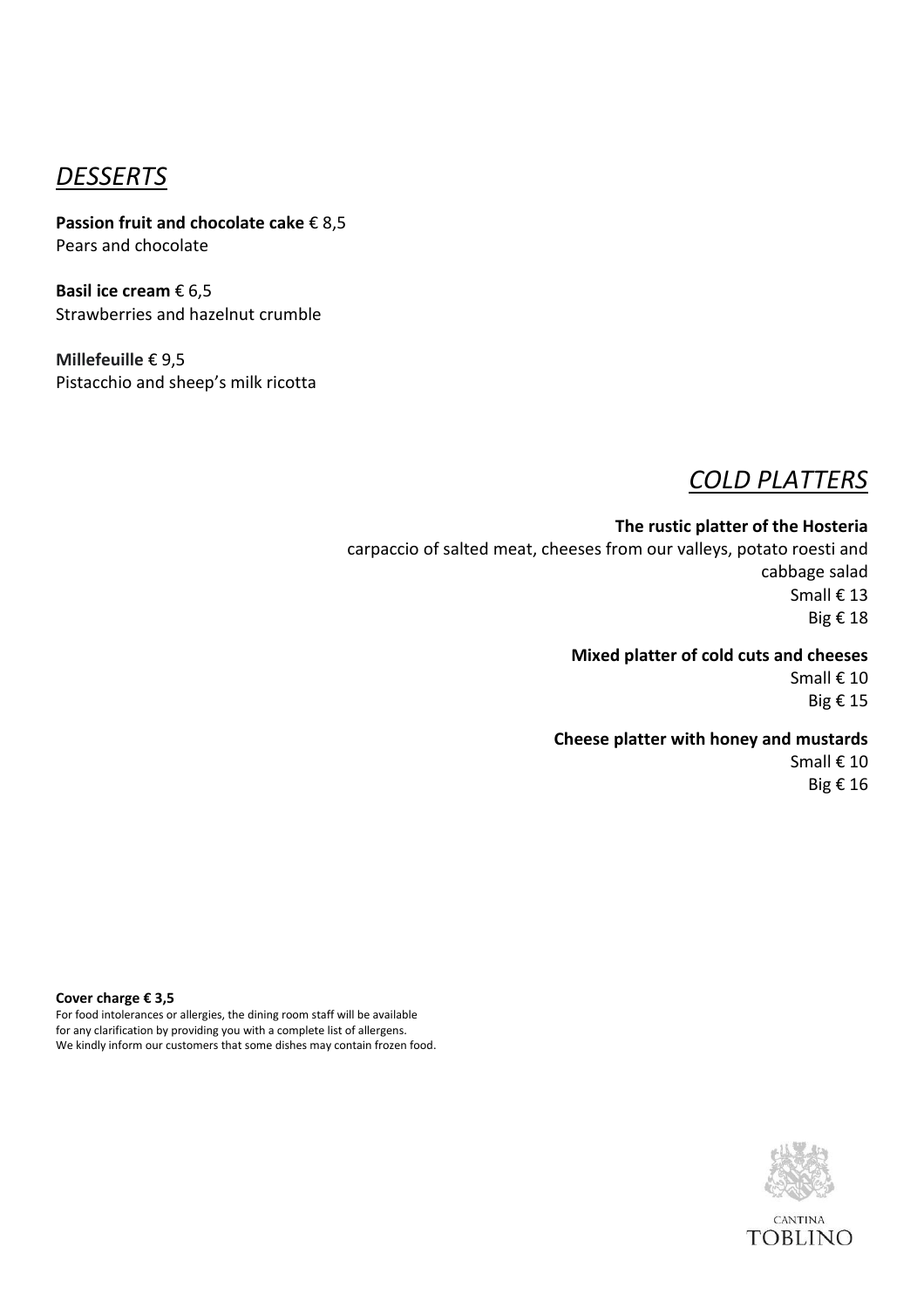# Unsere Vorschläge…

*MENU "CARNE"*

**Wachtel Aspik** € 16 Seine Reduktion, sein Rocher, Ziegenmilch-Panna Cotta und Holunderblütengelee

**Risotto mit Bärlauch** € 16 Äpfel und Gänseleber

**Schweinebauch "Schwäbisch Hall"** € 23 Unsere BBQ-Sauce, sautierter Spinat, Karottenpunsch und Ingwer

### **Der Nachtisch…**

Alle MENÜ € 60 pro Person ohne Weine

## *MENU "ACQUA"*

#### **Lachsforellen-Eis** € 16

Mit Zucchini-Rucola-Gazpacho, Erstlingsfrüchten aus dem Garten, Olivenpulver und gerösteten Mandeln

**"Pink" Kartoffelgnocchi** € 16 Mit Rote-Bete-Wasser, geräuchertem Saibling im Eichenholz und Petersilienschaum

**Umbrina "Lust aufs Meer"** € 23 In einem Eintopf aus Muscheln und Venusmuscheln, Kichererbsen und gebackenem Tomatenpesto

> **Der Nachtisch …** Alle MENÜ € 60 pro Person ohne Weine

*MENU "VEGGIE"*

**Die Burrata** € 14 Mit Auberginen-Caponata, Basilikum-Pesto und knusprigen Brotschichten

**Tagliatelle** € 14 Mit Guà-Shiitake-Pilzen und Meerrettich-Sauerrahm

**Green Burger** € 18 Selleriekotelett, Guacamole, rustikale Kartoffeln und Paprika-Mayo

**Der Nachtisch…** Alle MENÜ € 52 pro Person ohne Weine

#### **Gedeck € 3,5**

Bei Nahrungsmittelunverträglichkeiten oder -allergien steht das Speisesaalpersonal zur Verfügung zur Klärung, indem wir Ihnen eine vollständige Liste der Allergene zur Verfügung stellen. Wir weisen unsere Kunden freundlich darauf hin, dass einige Gerichte Tiefkühlkost enthalten können.

Mit unseren leckeren Vorschlägen empfehlen wir Paarung mit den Weinen der Auswahl **"Vènt"** von **Cantina Toblino**